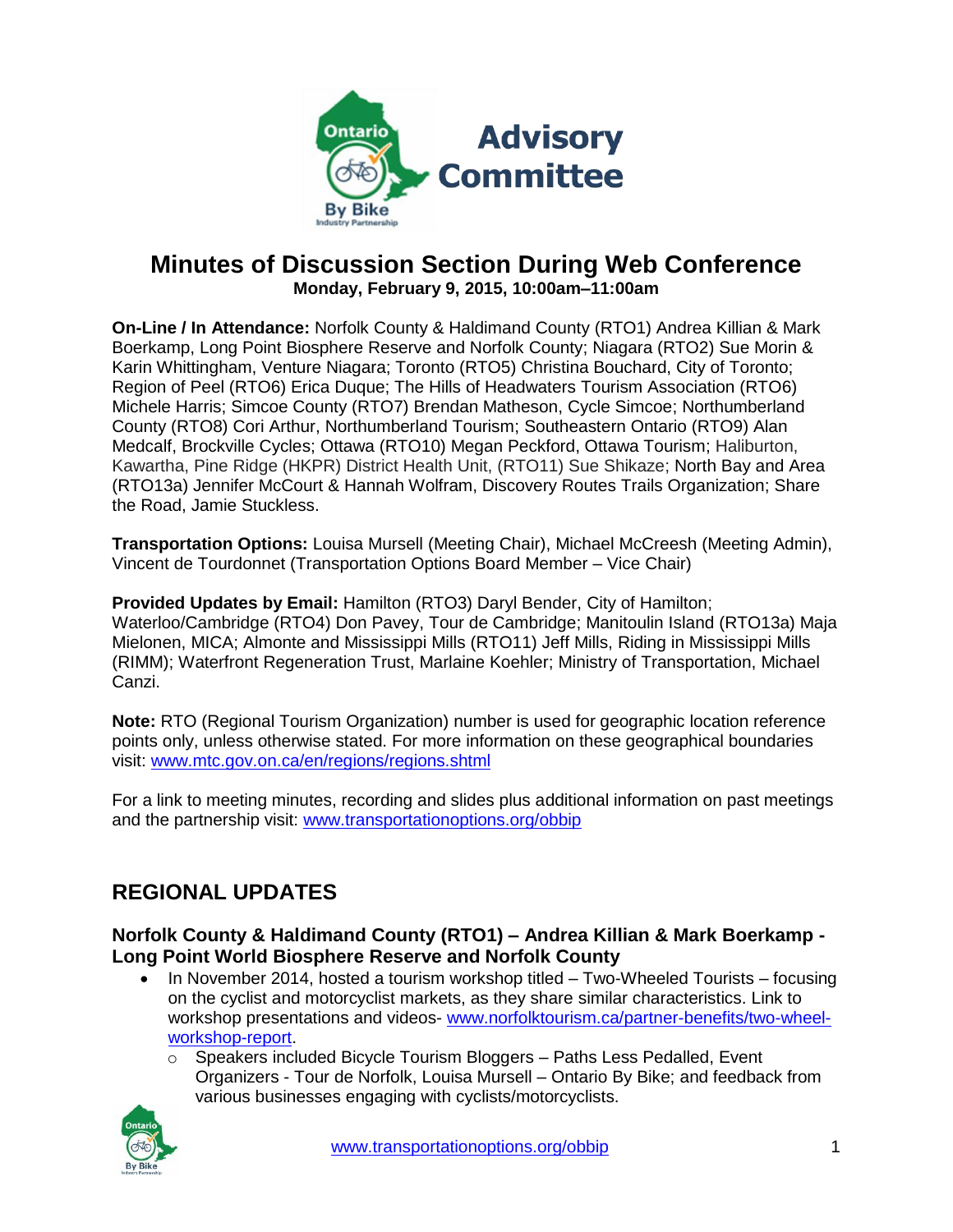• Velo Quebec's The Grand Tour brought 2,000 cyclists to Norfolk County and community was pleased and hopeful that these riders will return.

## **Niagara (RTO2) - Sue Morin & Karin - Venture Niagara**

- Velo Quebec's The Grand Tour visited Niagara this summer Impressed by the overall spending of these visitors and notes difference in economic impact of cycling tours vs. cycling races.
- Funding allowed for employment of cycle tourism coordinator. Activities included:
	- $\circ$  Overall objective to create a consistent cycling experience for the Niagara.
	- o Environmental scan and gap analysis of cycling in Niagara.
		- Led to research of cyclists (120 surveyed) and cycle tourism destinations (6 international destinations) and eventually culminating into the launch of the new bilingual [www.cyclinginniagara.bike](http://www.cyclinginniagara.bike/) / and a new cycling video featuring all municipalities in Niagara - [vimeo.com/117364978.](http://t.co/dUzCUDaj1v)
	- $\circ$  Hosting with Niagara Region, an Active Transportation Summit on March  $4<sup>th</sup>$  and  $5<sup>th</sup>$ , 2015 – [RSVP LINK HERE.](https://www.eventbrite.ca/e/niagara-active-transportation-summit-registration-15279087161)
	- $\circ$  Additional funding secured to launch Niagara Cycle Tourism Centre with aim to be resource for consumers and work with businesses and business districts to improve cycling product.

## **City of Hamilton, (RTO3) Daryl Bender**

- Hamilton Social Bicycles (SoBi) has launched in a trial stage, with full roll-out this spring. o About 200 of the full fleet (700 bicycles) are now on the street.
- Hamilton is about to re-print the 2015 edition of the Bike Routes, Trails & Parks map (40,000 distributed annually). Map is edited & reprinted biannually.
- A Trail Council is formalizing as an organization in the Hamilton-Burlington area to advance infrastructure and information.

#### **City of Toronto (RTO5) Christina Bouchard**

- New investment in trail network started, including installing new bridges and signals helping to connect current network.
- Portions of existing trail network will be reframed as the Pan-Am Path. A signed trail through the city of Toronto.
- Pan-Am Path will include a variety of art installations and cultural programming and will be marketed and promoted as a tourist attraction.
- 100,000 Toronto Cycling Maps to be printed in 2015 will include new cycle tracks.
- Bike Share Program has been brought under Green "P" Parking. Bike share is an important asset for tourists.
- New pilot project City cycling way-finding program to launch in 2015.

## **Region of Peel (RTO6) Erika Duque**

- WalkandRollPeel.ca Map has been updated with new trails.
- Fall 2014 New online tool allows users to determine ride distances between local schools and their homes.
- Preparing for Bike Month in June with a number of local cycling rides including  $2^{nd}$ annual 'Bike The Creek Ride', along the Etobicoke Creek Trail.

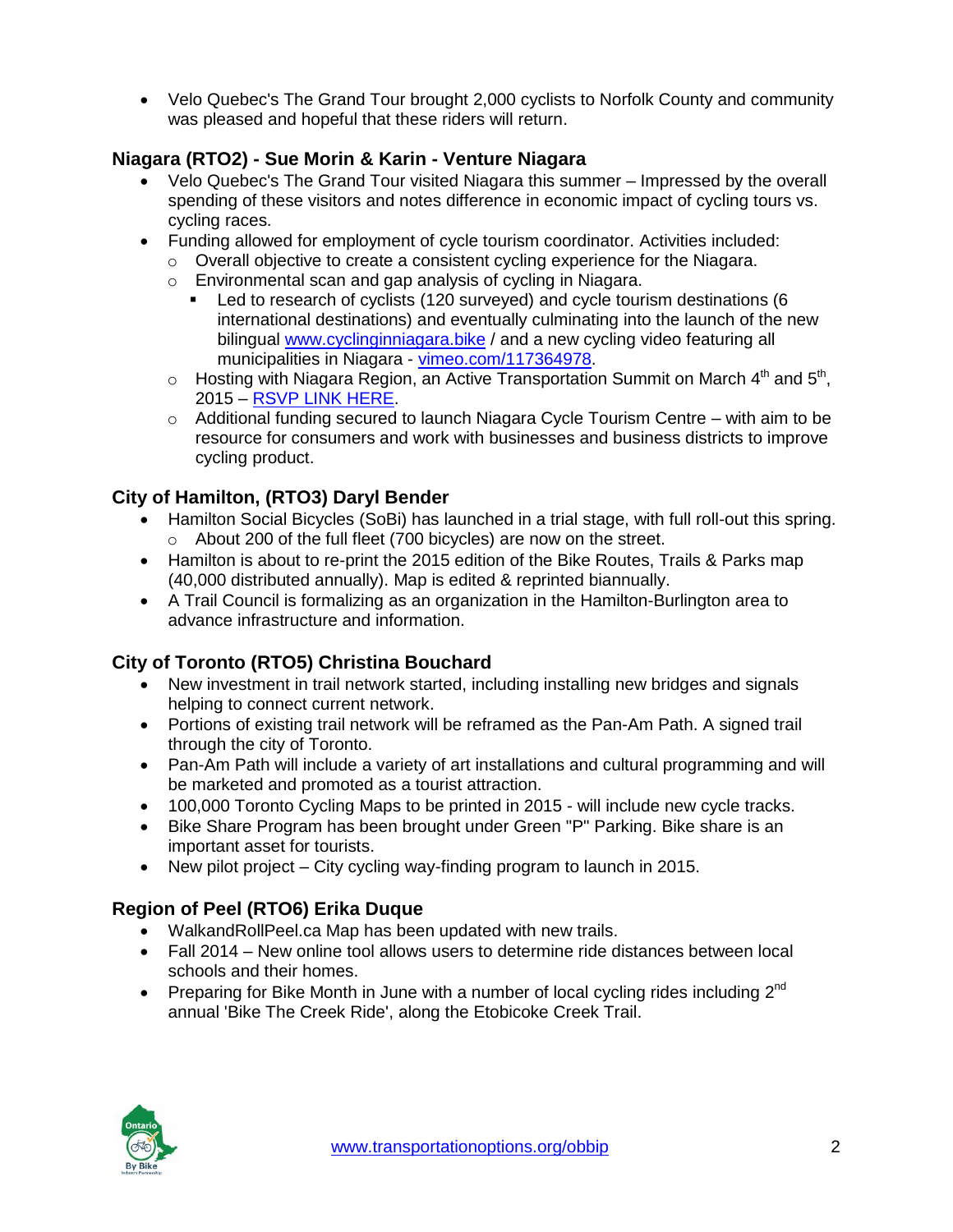#### **Hills of Headwaters Tourism Association (RTO6) Michelle Harris**

- DMO has identified cycling as an important component of soft adventure product mix To be one of 2015/16 priorities.
- Central Counties (RTO6) has identified cycling as a possible pan-regional experience will look to region for direction.
- New Partnership between conservation authorities Toronto Region Conservation Authority and Credit Valley Conservation Authority will begin programming and infrastructure amalgamation, where there is jurisdiction overlap (within the Hills of Headwaters area).

## **Simcoe County (RTO7) Brendan Matheson, Cycle Simcoe**

- A year and half after launch, Cycle Simcoe has expanded to now include over 10 municipalities.
- Developing 3 cycling route maps for the March Toronto International Bicycle Show including South Georgian Bay, Heart of Georgian Bay (Midland/ Penetanguishene and Lake County (Oro-Medonte/Severn).
- Working with RTO7 to install directional way-finding signage along all designated routes and purchasing Share the Road signs.

## **Northumberland County (RTO8) Cori Arthur, Northumberland Tourism**

- County Transportation Department is exploring the need for a Transportation Master Plan and is currently at public consultation/feedback stage.
- As per 2012 Cycling Master Plan 5 looped routes will be signed this spring (signage installation already underway).
- Will be present at 2015 Outdoor Adventure Show.
- Reprint of Outdoor Adventure Map updated and inclusive of Greenbelt Route.

## **South Eastern Ontario (RTO9) Alan Medcalf, Brockville Cycles**

- The St. Lawrence Recreational Trail, running 37 km, a newly re-paved off-road trail between Gananoque and Brockville that parallels 1000 Islands Parkway, has been completely upgraded and is now open.
- Brockville Trails Committee has secured funding for a section of the Lake Ontario Waterfront Trail, along the Brockville downtown waterfront core that has been closed for several years (to open in Spring).
- Expansion and construction on a variety of projects, including off-road routes that aim to pull cycle tourist traffic off the Waterfront Trail into the parts of the downtown core.
- Cycling Committee In design stage of a cycling network that will augment the current off-road network with a vision for family friendly routes that will draw tourists off the Waterfront Trail into downtown, as well as offering residents' access through the downtown core to the Waterfront (and Waterfront Trail).

## **Ottawa (RTO10) Megan Peckford, Ottawa Tourism**

- Past 6 months have begun working with Tourism Prescott-Russell on cross-promotion at events to promote cycling throughout RTO10.
- Collaborating with City of Ottawa, City of Gatineau, Outaouais Tourism and NCC on a new cycling map to be released in Spring 2015. Ontario By Bike and certified bicyclefriendly businesses/locations will be featured on new map.
- New local cycling businesses launching in 2015.

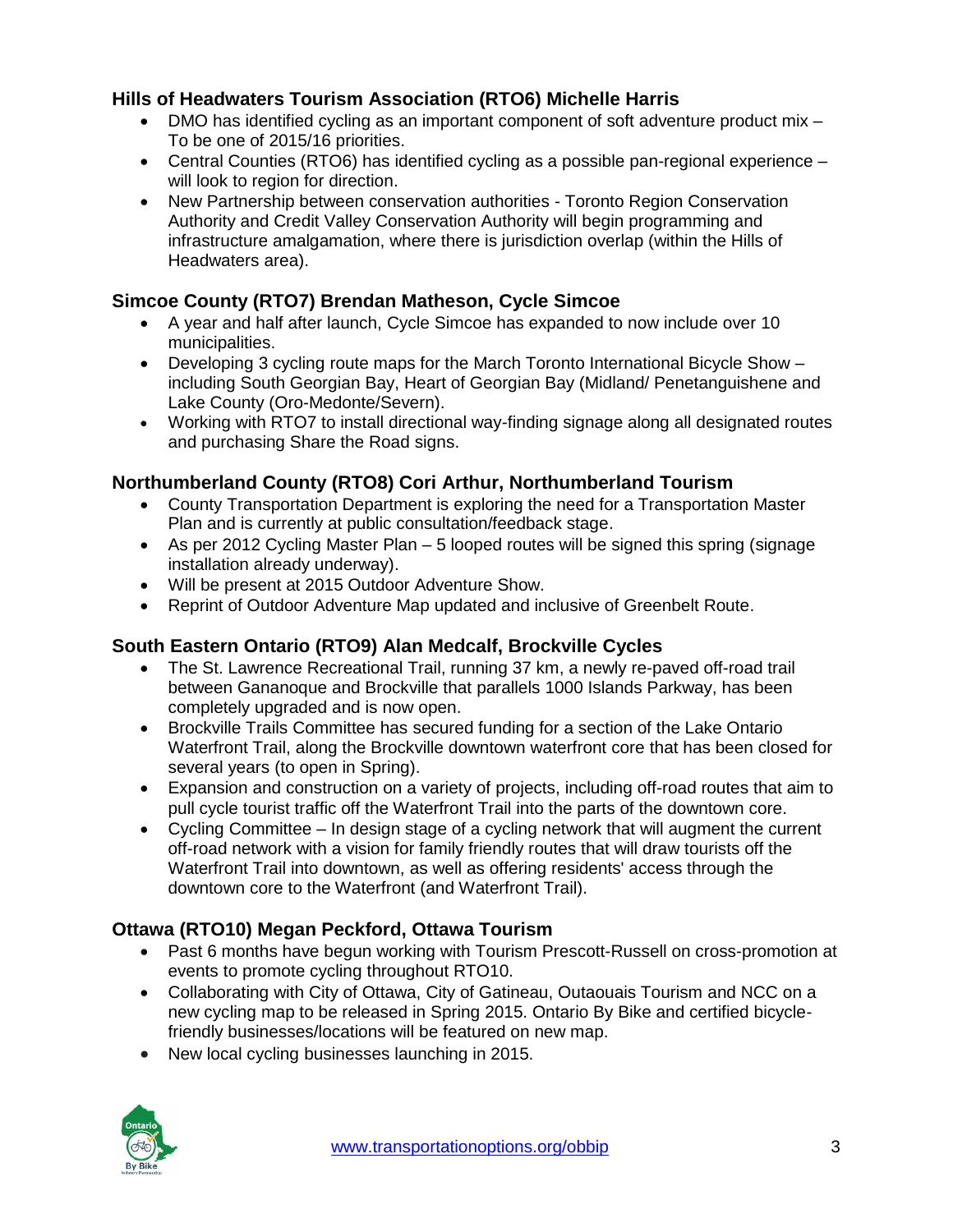#### **Haliburton (RTO11) Sue Shikaze, Haliburton, Kawartha, Pine Ridge (HKPR) District Health Unit**

- Updating cycling map for 2015 cycling season, funding support from local tourism office.
- Summer 2015 Working with local chamber of commerce to conduct consumer surveys of visitors including the local economic impact and travel behaviours of cyclists in the County.

#### **Almonte and Mississippi Mills (RTO11) Jeff Mills, Riding in Mississippi Mills (RIMM)**

- Working with Lanark County Tourism Association on a bilingual cycling map.
- In spring 2014, produced a cycling map for Mississippi Mills (also bilingual).
- Building on the success from last year's first annual Eastern Ontario Active Transportation Summit held in Almonte last May, the second annual Eastern Ontario Active Transportation Summit will be held in Renfrew County May 28 and 29.
- Mississippi Mills Bicycle Month (June) is now in the planning stages for 2015.

#### **North Bay and Area (RTO13a) Jennifer McCourt, Discovery Routes Trails Organization**

- Discovery Routes has hired a Bicycle Tourism intern.
- Currently seeking funding to develop feasibility study for the "Voyager Cycling Route", from Ottawa Valley through Mattawa, North Bay to Sudbury. North Bay to Sudbury section of this route will follow along the Trans Canada Trail. Route will incorporate 12 host communities. Collaborating with MTO on sections of route (HWY17).
- Cycling Advocates of Nippissing, an advocacy network created and will work closely with Share The Road advocacy group to create local cycling groups, events and support local active transportation issues.
- Ontario By Bike Workshop in May with potential for further workshops.

#### **Manitoulin Island (RTO13a) Maja Mielonen, MICA**

- MICA's 5th Manitoulin Passage Ride will highlight the Georgian Bay Cycle Route GBCyR within Manitoulin.
- Discussing funding for way-finding signage together with point of interests, building on the success of printed map that has sold over 6500 copies.
- Over 25% increase year-on-year (over 5200) of bicycles counted on the ferry, M.S. Chicheemaun in 2014.
- MICA will be attending the Toronto International Bicycle Show in March for the 2nd year.
- Lobby efforts for paved shoulders on Hwy 551 between Mindemoya and M'Chigeeng are being started in 2015. 6th Manitoulin Passage Ride 2016 will celebrate this new infrastructure.

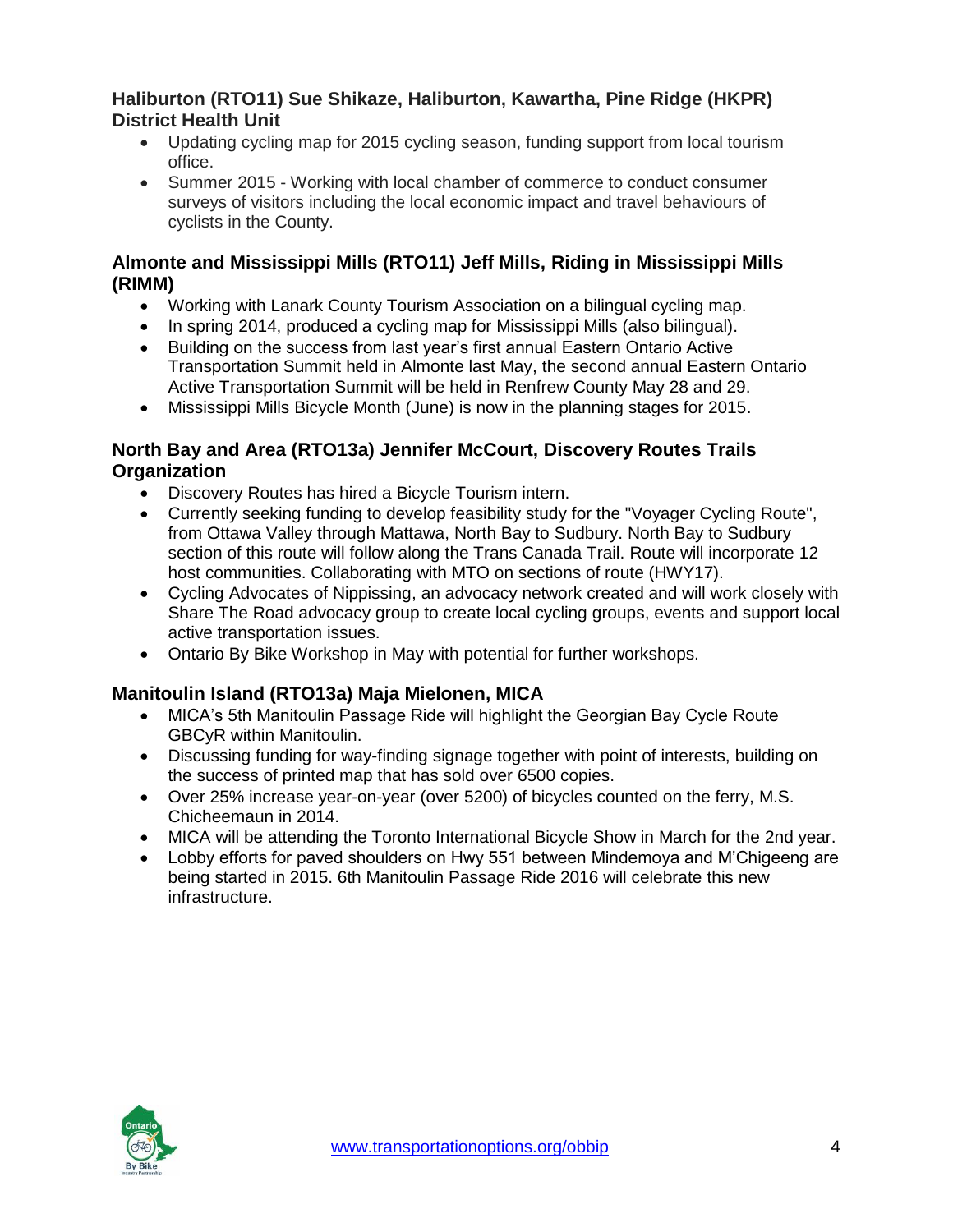# **CROSS PROVINCIAL UPDATES**

#### **Waterfront Regeneration Trust, Marlaine Koehler**

- Waterfront Trail extension into Lambton County and Pelee Island. Signage up in spring.
- Speaking with Parry Sound Active Transportation about the Georgian Bay Cycle Route, including meetings with Simcoe, Grey and Bruce Counties.
	- $\circ$  MTO is improving HWY 17B (20 km through Garden River) and it is considered a pilot project for improvements related to cycling (re: paved shoulders).
	- o Still awaiting results from MTO Field Assessment for other sections of HWY 17.
- Waterfront Regeneration Trust excited about launch of The Greenbelt Route- August 16 to 21, 2015 – A Great Waterfront Trail Adventure Special Edition.

#### **Share the Road, Jamie Stuckless**

- 7<sup>th</sup> Annual Ontario Bike Summit will be hosted by Share The Road on March 31/April 1 in Toronto.
- Program agenda will include cycle tourism, infrastructure, education, awareness and outreach, as well as other cycle-related issues in Ontario.
- Weblink [Ontario Bike Summit 2015.](http://www.sharetheroad.ca/obs-2015-s16970)

#### **Ontario Trails Council, Patrick Connor**

- Province is pursuing Ontario Trails Act. Will cover liability, infrastructure, and other operational issues specifically at the intersection of trails and roads.
- Trailhead Ontario Conference [\(www.trailheadontario.com\)](http://www.trailheadontario.com/) is returning on June 7-10, 2015: Hosted by McMaster University, Hamilton Burlington Trails Council and other stakeholders and will look at three streams; trail economy, services & marketing and branding.
- Provincial Trail Council is active in regional trail programs, emphasizing 'accessibility', which is becoming the benchmark in trail development.
- Enabling Change Project Webinars available promoting accessible websites for trails organizations in Ontario.
- Working with University of Waterloo on research report: "What makes regional trails councils work?"
- Encouraging the use of 'Trail Count Program' QR Codes that allows users to provide feedback on trial conditions.

#### **Ministry of Transportation, Michael Canzi**

- Municipal cycling infrastructure (Item #2.1 in Action Plan 1.0, for which a \$10 million budget was announced in April 2014.) – MTO finalizing program design based on input received during consultations and expects to launch in spring 2015.
- Provincial cycling infrastructure (Item #2.1 in Action Plan 1.0., for which a \$15 million budget was announced in April 2014.) - Discussions are ongoing within the ministry about where on provincial highways to invest in cycling infrastructure.
- Province-wide network of cycling routes (Items  $#2.2$  and 5.1 in Action Plan 1.0.) MTO plans to select a consultant through a competitive process to lead this multi-year project.

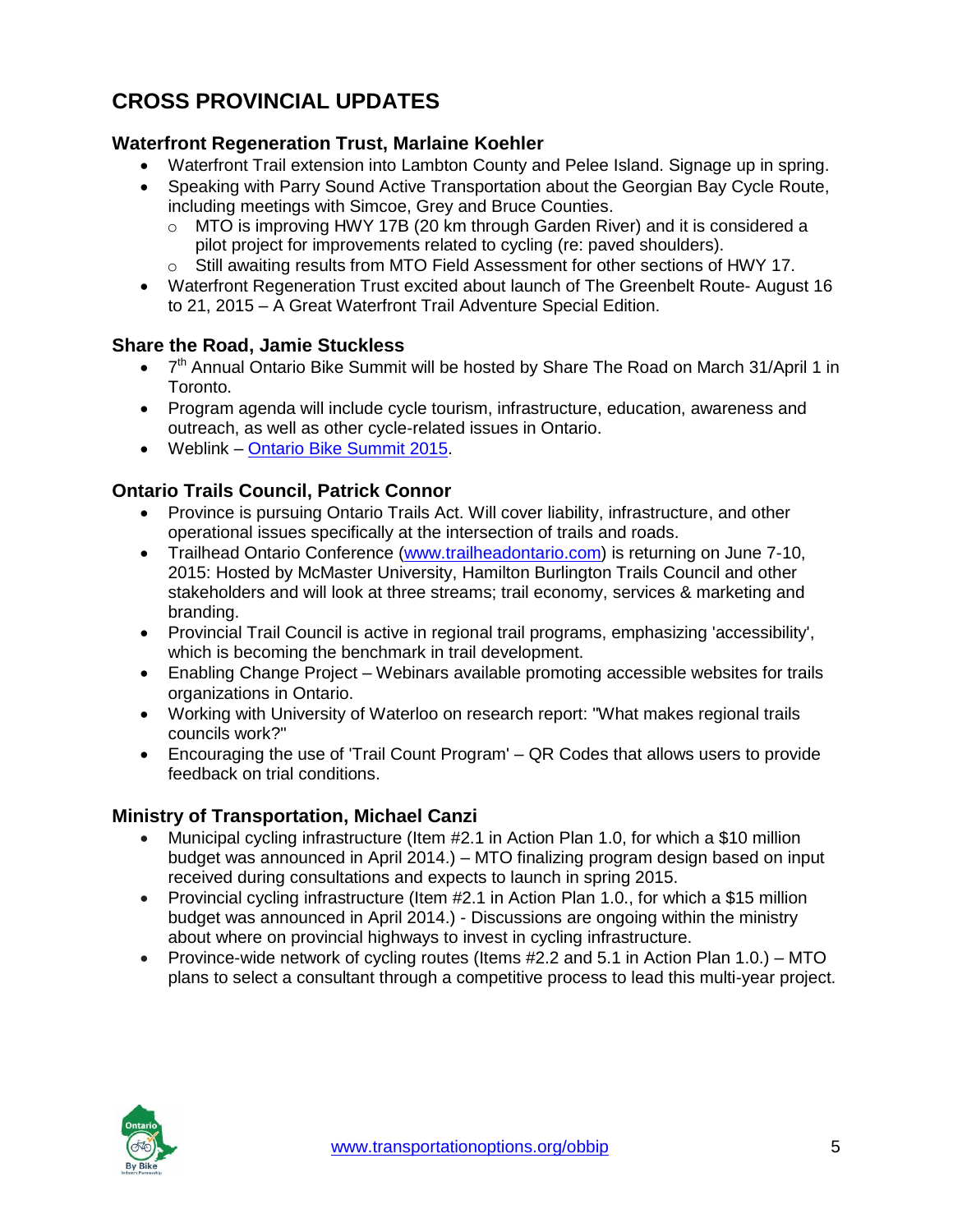#### **Windsor Essex & Pelee Island (RTO1)** *(updated by Transportation Options)*

• Development of a new cycling itinerary Windsor Kingsville Essex County Tour, featuring the Waterfront Trail and Chrysler Canada Greenway, to be available at [www.ontariossouthwest.com/cycling.](http://www.ontariossouthwest.com/cycling)

#### **Waterloo/Cambridge (RTO4) Don Pavey Tour de Grand** *(updated by Transportation Options)*

Tour de Grand will run again 2015 on June 14. Event draws 2,000+ cyclists.

## **Durham Region (RTO6)** *(updated by Transportation Options)*

- 2015 reprint of Durham Cycle Tours Map
- Elevation 2015 Unique cycling conference and event in August dedicated to road cyclists.

#### **Ontario By Bike Network / Transportation Options, Louisa Mursell**

- Also see slide deck at [www.transportationoptions.org/obbip-ac-feb-9-2015](http://www.transportationoptions.org/obbip-ac-feb-9-2015.html)
- **Advisory Committee Governance Structure Updates** 
	- $\circ$  Recognize the value of Advisory Committee, therefore aiming to more clearly define the OBBIP and associated committee.
	- o Minimal updates to objectives and activities, from those set in 2010.
	- $\circ$  Updates based on recent stakeholder consultations in which 18 Advisory Committee contacts participated. Additional activities suggested:
		- Advocate for additional investment and play a part in government relations.
		- Initiate and commission research and market studies.
	- $\circ$  Useful for new participants as contains structure, roles, responsibilities, quidelines.
	- $\circ$  Additions include info on attendance, sharing role, contribution and dissemination of information at meetings and in lieu of attending meetings.
		- Document available at: [www.transportationoptions.org/obbip.](http://www.transportationoptions.org/obbip)

#### **Ontario Cycle Tourism Sector Report Updates**

- o Report publish date late February 2015.
- o Will be made available directly by notification to OBBIP AC and also public on-line. To be posted at: [www.transportationoptions.org/research.](http://www.transportationoptions.org/research)
- o 35+ documented sources of information, plus businesses and partners.
- o New primary research by Transportation Options, RMCG, Ryerson University.
- $\circ$  8 sections highlighting activity related to cycle tourism sector in Ontario.
	- Ontario Cycle Tourists; Marketing & Communications; Cycle Tourism Impact on Businesses; Bike Retail & Accessory Sales; Ontario Cycling Events; Bike Transportation; Bike Share Program; Cycling Infrastructure & Facilities.

#### **Marketing and Promotions**

- $\circ$  Ontario By Bike Network: now has 28 regions participating, close to 1000 business locations currently registered under the program. 52 workshops have been held with 1,510 workshop attendees.
- $\circ$  New regions and workshops held fall 2014 included: Parry Sound District & Ottawa
- o New Regions in 2015 include Ontario's South West: Sarnia-Lambton, London & North Bay.
- $\circ$  Ontario By Bike Rides Announcement of new recreational cycling tours to be hosted by Ontario By Bike in 2015.
- o Web stats strong growth in 2014. New website design in 2015.
- $\circ$  Event participation at variety of consumer shows & cycling events in 2015.
- $\circ$  2015 Cycling in Ontario / Le vélo en l'Ontario Guide 24-page full colour publication,